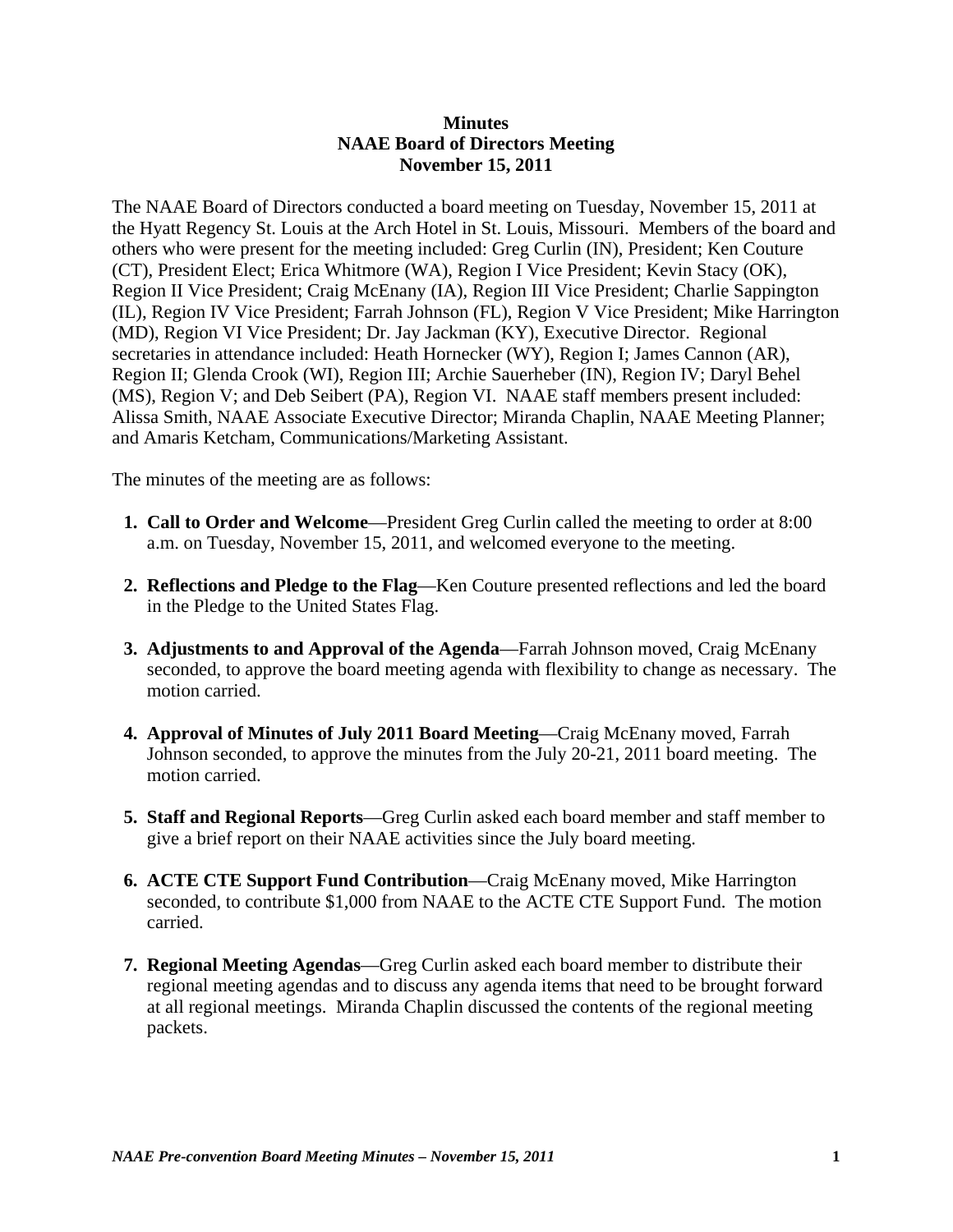It was agreed that pre-registration lists would be sent to the regional vice presidents in advance next year so that regional vice presidents will have a better idea on who and how many participants they will have in their regional meetings.

- **8. Committee Meeting Agendas—Ken Couture asked each board member to discuss any** issues related to their committee agendas. Miranda Chaplin discussed the contents of the committee meeting packets. It was agreed that jump drives containing committee reports and bullet points for committee report presentations would be delivered to Miranda Chaplin no later than 2:00 p.m. on Friday. It was further agreed that hard copy committee reports would not be handed out during the Saturday business meeting; rather, reports would be posted immediately to the NAAE website for anyone to view and/or download. Board members were reminded to tell their committee chairs that the committee reports will be given at the business session on Saturday at 12:30 p.m.
- **9. National and State Officer Directory**—Miranda Chaplin presented the current directory of state officers to the board. To date, all state officer rosters have been turned in with the exception of Vermont. State advocacy leaders are now identified in 43 states. Regional vice presidents are to pass the directory around in their regional meetings, collect changes and additions, and deliver the edited copy to Miranda Chaplin.
- **10. Membership Report and Delegate Counts**—Alissa Smith reviewed the final membership report for the 2010-11 membership year and the delegate counts for this convention.
- **11. 2011 NAAE Convention Schedule**—The NAAE staff led the board through all details of the 2011 NAAE Convention. Farrah Johnson moved, Craig McEnany seconded, that the scholarship raffle tickets would be sold for \$1 per ticket or an arm's length of tickets for \$20 and that cash awards will be \$100 at the second general session on Wednesday, \$100 at the Friday luncheon, and \$200 at the closing session on Saturday. The motion carried. Craig McEnany will be in charge of the box for the drawings and securing the prize money from the registration desk.

*Greg Curlin recessed the board meeting for a break at 10:15 p.m. and called the meeting back to order at 10:30 a.m. Following the break, Greg Curlin asked the student convention staff members to introduce themselves. They included Mia Upton (University of Kentucky), Lindie Huffman (University of Kentucky), Emily Johnson (University of Kentucky), Cacee Ford (University of Florida), and Renee Wangler (Michigan State University). Rodney Norris (KY) also assisted as a convention staff person.* 

- **12. Financial Reports**—Charlie Sappington and Jay Jackman presented the financial reports for the board's review.
- **13. NAAE Board Representation**—*National FFA CDE Advisory Committee*: Craig McEnany moved, Charlie Sappington seconded, to appoint Scott Jacobs (IN) to serve a 3-year term as the NAAE representative to the National FFA CDE Advisory Committee. The motion carried. Scott's term will begin January 2012 and end December 2014.